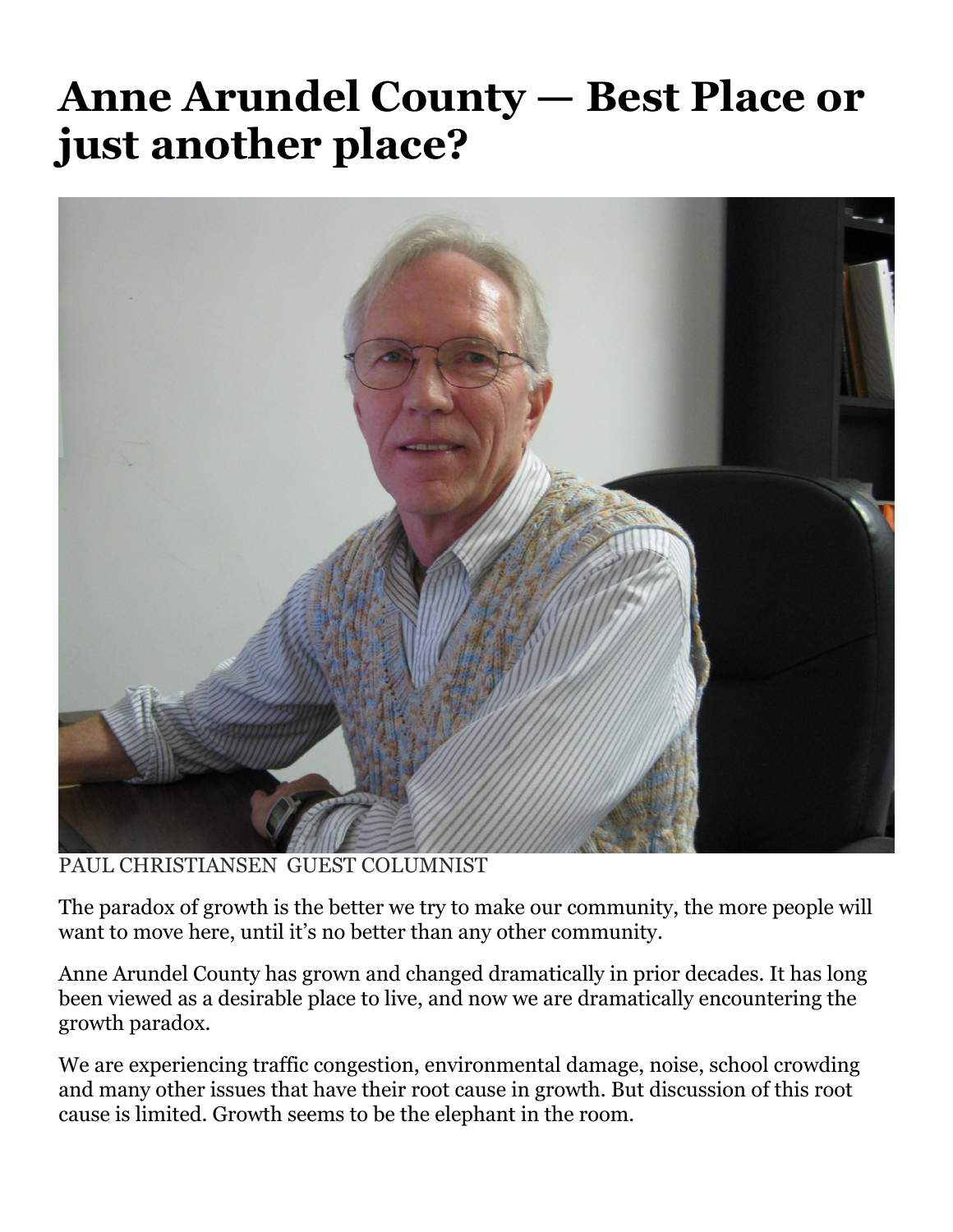Some types of growth are sustainable and can continue indefinitely — for example, growth in quality, knowledge or social well-being. But we know growth that consumes resources like land, water and energy cannot be sustainable in the long term.

Eventually, everything is consumed. Development, population growth, housing growth and related jobs are all based on the consumption of resources and will be self-limiting in our county. Besides being unsustainable in the long term, the short-term benefit of residential population growth also must be questioned.

Planning for growth means planning for the accommodation of new residents in the future. However, most current county residents seem to question the benefit of having more neighbors.

The result of many recent listening sessions, surveys and town halls suggests residents are becoming aware that growth is indeed the elephant in the room. There appears to be broad resident support of careful growth management.

The Anne Arundel Community College survey of residents last fall found transportation and development as "the most important problem(s) faced by residents at the current time." One need look no further than the last local election results to gauge residents' priorities.

It is important to distinguish between targeted development and indiscriminate residential population growth. Thoughtful redevelopment of defunct shopping centers, provision of housing options for county seniors seeking downsizing, and construction of workforce housing at transportation centers are examples of targeted development that voters are more likely to find desirable.

Carefully targeted development can be used to adjust the built environment to meet the needs of current residents without significantly increasing the overall population of the county.

Without careful targeting, unrestricted residential development can have a very negative impact upon current residents. Our quality of life depends on things like the natural environment, neighborhood character, open space and ease of transportation.

Without legislative and policy limits, development will probably stop before full resource depletion because, at some point, quality of life will have deteriorated to the point that there is little reason for anyone to move here. Enduring this deterioration, though, would be a traumatic experience for any current resident of the county.

As a step toward avoiding this future, residents and their representatives should use Plan2040, the new general development plan, and the subsequent regional plans to create policies that can serve as a basis for legislation that will manage growth. Other cities and counties have developed tools to manage growth such as:

Restricting the number and type of building permits issued each year.

Discouraging up-zoning of residential properties and encouraging down-zoning.